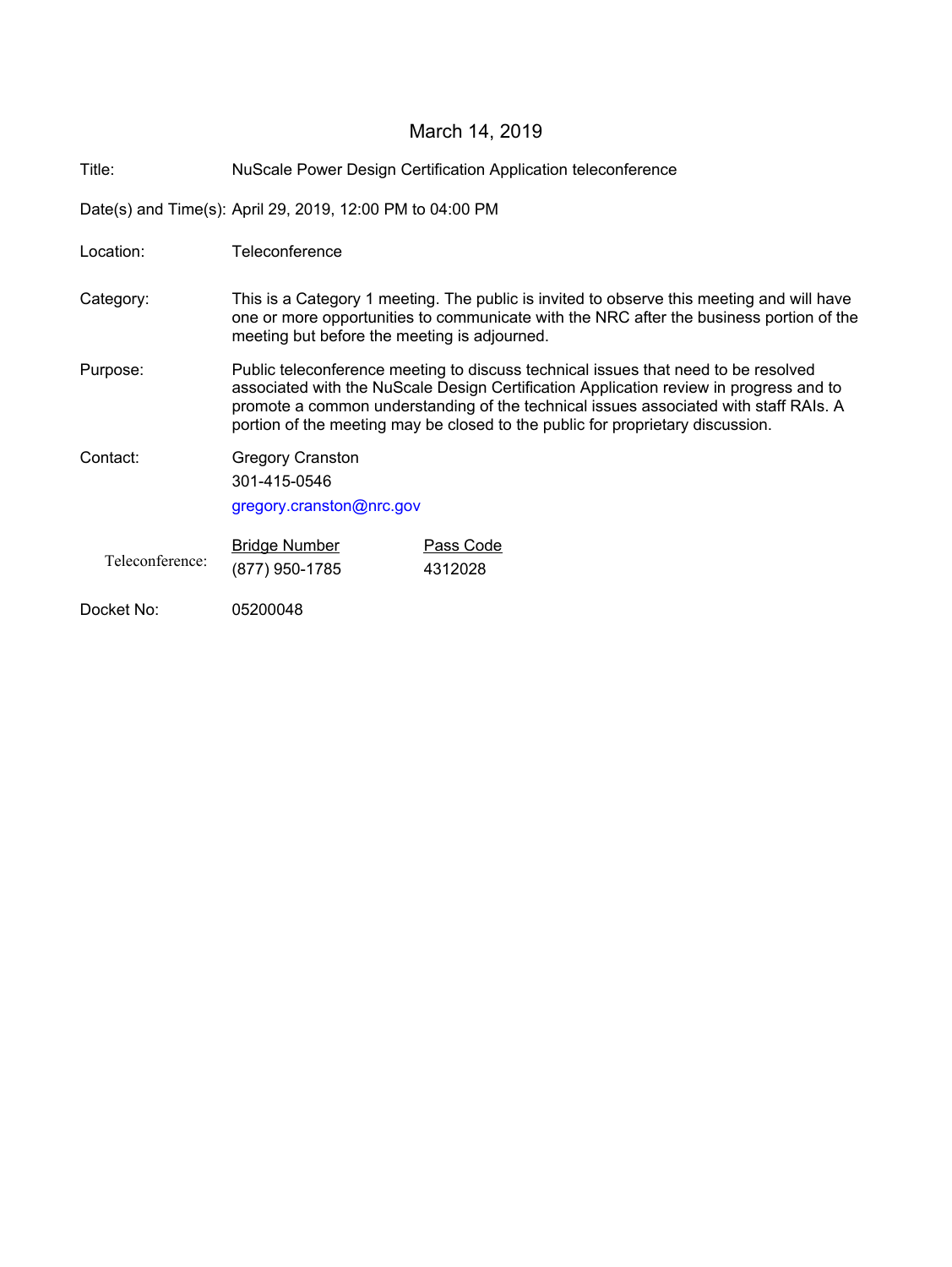## PUBLIC MEETING AGENDA

#### NuScale Power Design Certification Application teleconference

### April 29, 2019, 12:00 PM to 04:00 PM

#### **Teleconference**

**Time** 12:00-12:15 pm 12:12-2:00 pm  $2:00-2:15$  pm 2:15-2:30 pm 2:30-3:00 pm

**Topic** Introductions Topic (TBD) **Break** Questios from the Public Closed portion (if needed)

**Speaker**  $All$ NRC/NuScale

 $All$ NRC/NuScale